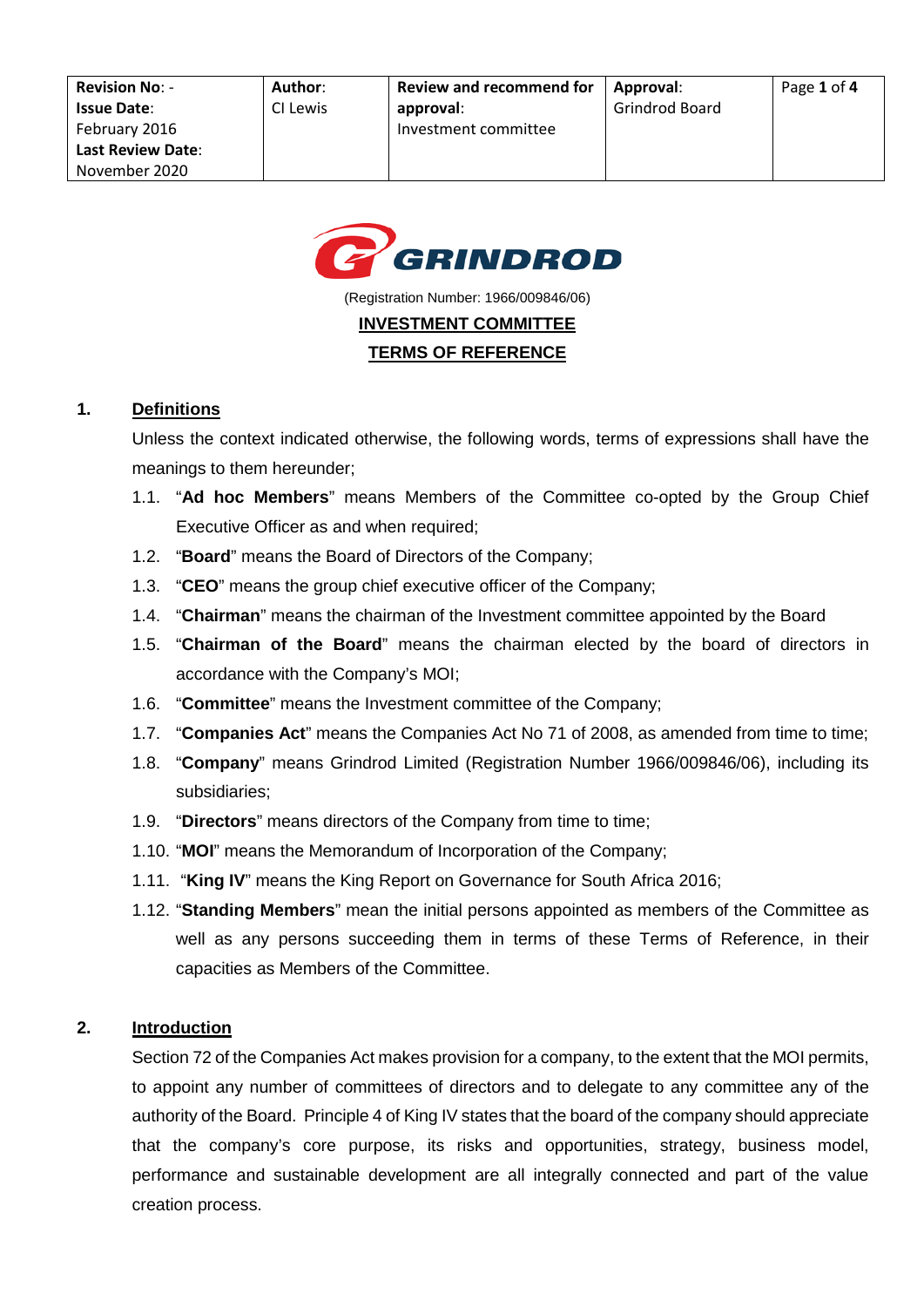| <b>Revision No: -</b>    | Author:  | <b>Review and recommend for</b> | Approval:      | Page 2 of 4 |
|--------------------------|----------|---------------------------------|----------------|-------------|
| <b>Issue Date:</b>       | CI Lewis | approval:                       | Grindrod Board |             |
| February 2016            |          | Investment committee            |                |             |
| <b>Last Review Date:</b> |          |                                 |                |             |
| November 2020            |          |                                 |                |             |

Principle 8 of King IV states that the board should ensure that the delegation of duties and responsibilities to its various board committees promote independent judgement, assist with the balance of power and the effective performance of its duties.

## **3. Appointment and Composition**

- 3.1. The Investment Committee is a committee of the Board, advisory in nature and accountable to the Board and to shareholders by reporting on an annual basis on the performance of its mandate.
- 3.2. Standing Members will be appointed by the Board from amongst the Directors of the Company.
- 3.3. Ad hoc Members will be co-opted by the CEO for each separate meeting, based on the specific capital applications to be deliberated on at each such meeting.
- 3.4. The committee shall consist of not less than three (3) members, at least one of whom must be a non-executive director not involved in the day to day management of the company within the previous three financial years, the Chairman of the Board and the CEO. In deliberating on the appointment of Members, the Board should give due consideration to the ideal combination of skills required to fulfil the functions of the Committee for that specific meeting.
- 3.5. The Chairman of the Committee shall be the CEO.
- 3.6. If at any meeting of the Committee the Chairman is absent the remaining members present shall elect one of the members to chair that specific meeting.

## **4. Ineligibility and disqualification of members**

A person is ineligible or disqualified to become a member of the Committee if such a person is ineligible or disqualified in terms of Section 69 of the Companies Act.

## **5. Formalities**

- 5.1. Written minutes of all meetings shall be taken, circulated to the members for correctness and signed by the Chairman as a correct reflection of the proceedings at the meetings.
- 5.2. A minute book and a register of all resolutions of the Committee shall be maintained at all times.

## **6. Mandate and responsibilities**

The Committee's mandate comprises the following responsibilities/powers:

6.1 The Committee shall review the strategic direction of the company;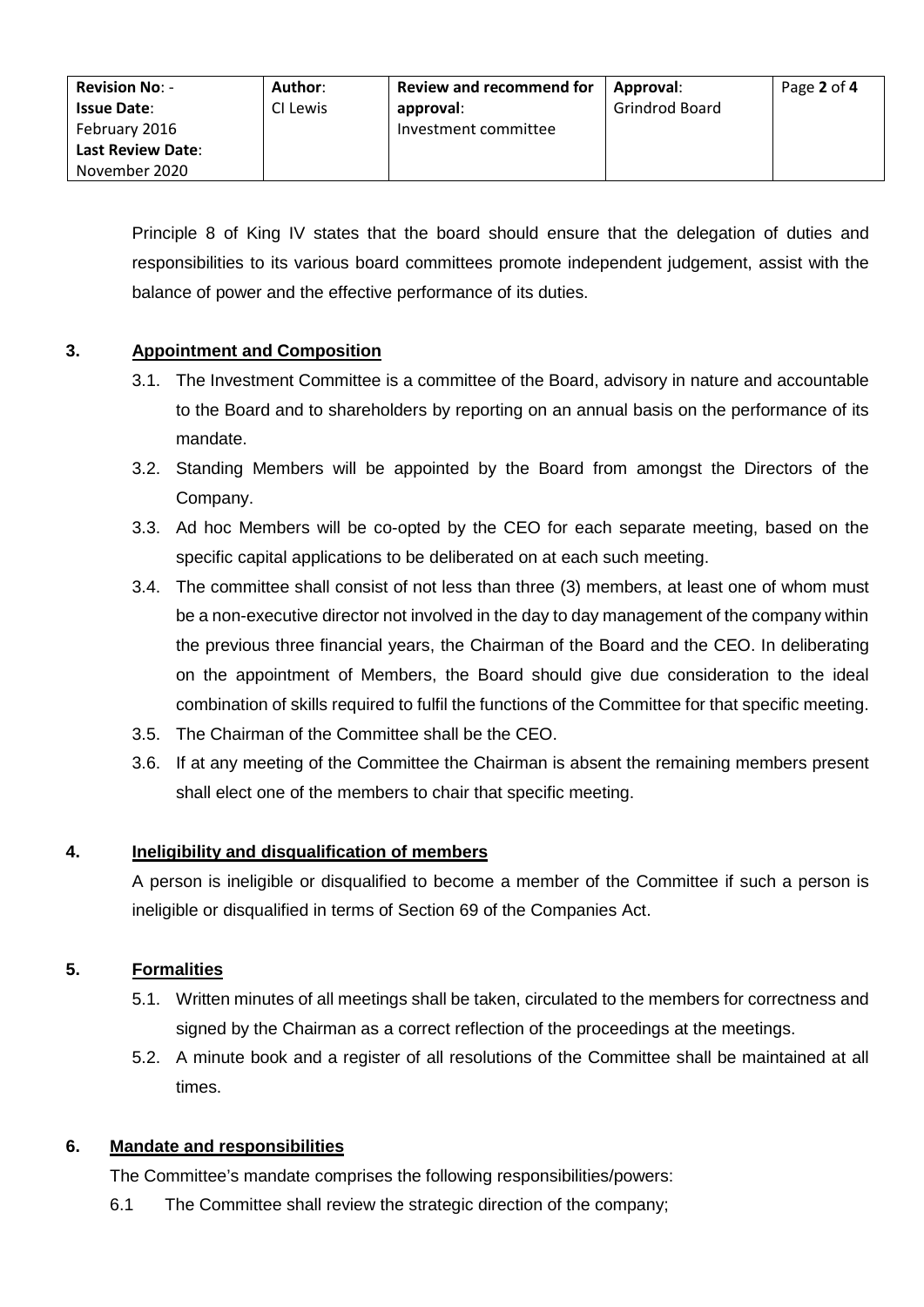| <b>Revision No: -</b>    | Author:  | <b>Review and recommend for</b> | Approval:             | Page 3 of 4 |
|--------------------------|----------|---------------------------------|-----------------------|-------------|
| <b>Issue Date:</b>       | CI Lewis | approval:                       | <b>Grindrod Board</b> |             |
| February 2016            |          | Investment committee            |                       |             |
| <b>Last Review Date:</b> |          |                                 |                       |             |
| November 2020            |          |                                 |                       |             |

- 6.2 The Committee shall review the capital and other applications submitted to it by management in terms of the Company's Limits of Authority, or any such application as the Executive Chairman may deem strategic or appropriate, for recommendation to the Board ; and
- 6.3 The Chairman of the Committee shall report on the activities of the Committee during the year to the shareholders.

# **7. Rights / Obligations**

- 7.1. Require from any Director, Prescribed Officer or employee of the Company any information or explanation necessary for the performance of its functions.
- 7.2. Attend any general shareholders meeting.
- 7.3. Receive all notices of and other communication relating to any general shareholders meeting.
- 7.4. Be heard at any general shareholders meeting or any part of the meeting that concerns the committee's functions.
- 7.5. The Chairman shall attend the annual general meeting of the company to respond to any shareholder or other stakeholder queries relating to the committee's activities.

## **8. Meeting procedures**

#### 8.1 *Frequency*

The Committee shall meet as and when required on recommendation of the CEO in order to fulfil its mandate as set out in clause 6 above. Further meetings may be called by any committee or board member and shall be governed by the provisions of the Company's MOI relating to meeting procedures.

## 8.2 *Quorum*

- 8.2.1 A quorum for a meeting of the Committee shall be three members present, of whom one shall be a non-executive director, and nobusiness shall be transacted at a meeting of the Committee unless the requisite quorum is present
- 8.2.2 A resolution pursuant to achieving the objectives contained herein signed by a simple majority of the members shall be as effective for all purposes as if it had been passed at a meeting of the Committee duly convened, held and constituted.

## **9. General**

The Committee shall on an annual basis:

9.1 Review its performance in the form of an evaluation by the Chairman of the Committee, who will then be evaluated by the Board; and